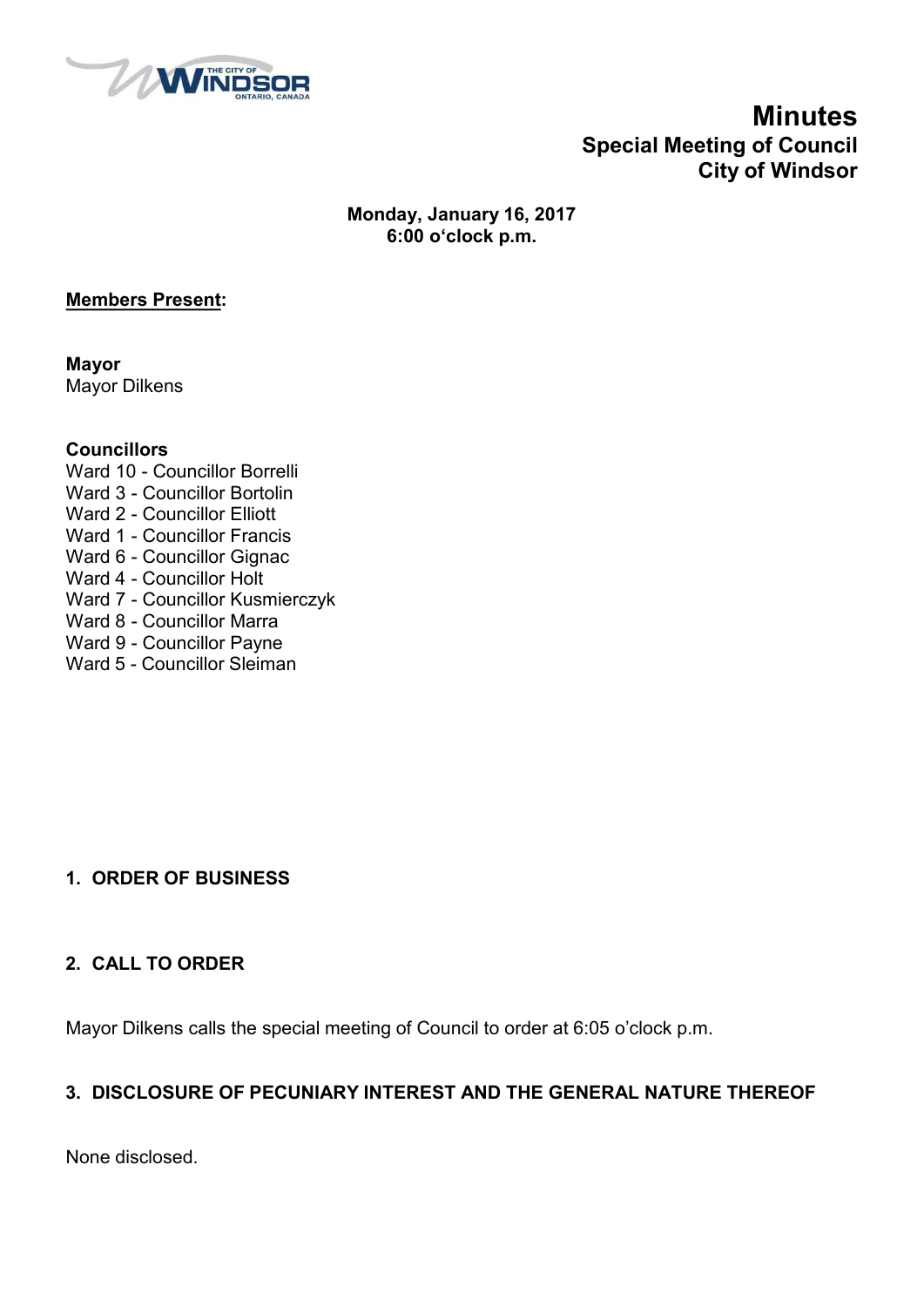# **Minutes Special Meeting of Council Monday, January 16, 2017 Page 2** of 7

### **4. COMMITTEE OF THE WHOLE**

Moved by: Councillor Francis Seconded by: Councillor Bortolin

That Council do now rise and move into Committee of the Whole with the Mayor presiding for the purpose of dealing with:

- a) hearing presentations and delegations;
- b) consideration of business items;
- c) **Report of Special In-Camera Meeting or other Committee as may be held prior to Council** (if scheduled); and
- d) consideration of By-law 16-2017.

Carried.

#### **5. REQUESTS FOR DEFERRALS, REFERRALS OR WITHDRAWALS**

None requested.

#### **6. PRESENTATIONS AND DELEGATIONS**

#### **6.1 Contracting Out: Huron Lodge Long-Term Care Caretaking (Janitorial) Services---City Wide**

#### **Mark Vander Voort, President, CUPE Local 543**

Mark Vander Voort, President, CUPE Local 543, appears before Council to speak in opposition to the proposed contracting out of caretaking at Huron Lodge, suggesting that some of the administrative claims in the report cannot actually be fulfilled, and that part-time caretakers will be negatively impacted if this were to be approved and concludes by reiterating that CUPE is committed to providing excellence in customer service.

#### **Ian Nash, resident of Ward 6**

Ian Nash, resident of Ward 6, appears before Council to speak in opposition to the proposed contracting out of caretaking at Huron Lodge, stating that good paying public service jobs have been cut already and has burdened the economic viability of the city, and questions how and if residents would benefit from the purported savings, questions the track record of Aramark Canada which would provide this service, and concludes by warning Council that you can only reduce so much before the system as a whole crashes.

#### **Jessie Simonetti, resident of Ward 6**

Jessie Simonetti, resident of Ward 6, appears before Council to speak in opposition to the proposed contracting out of caretaking at Huron Lodge, suggesting that outsourcing would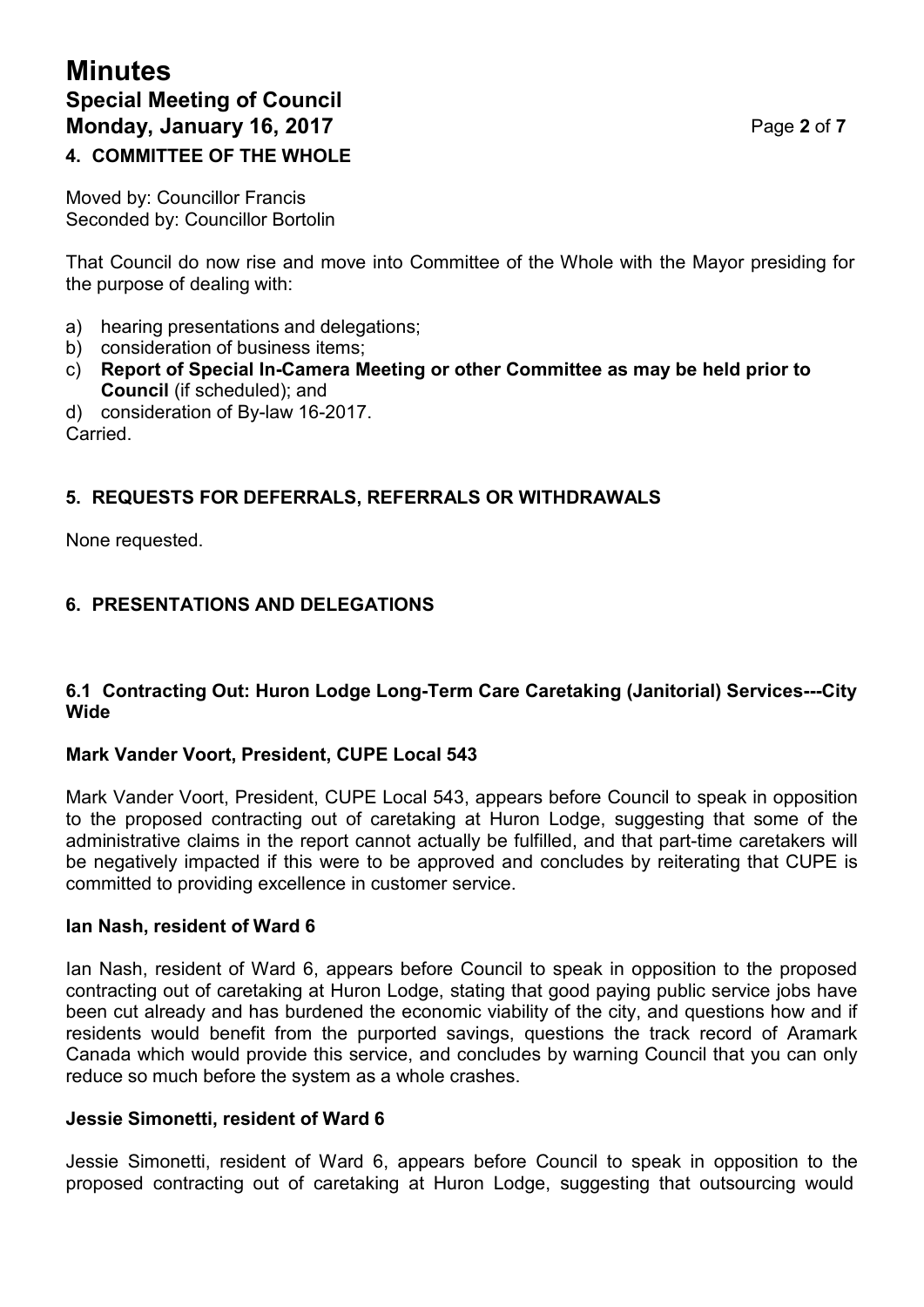## **Minutes Special Meeting of Council Monday, January 16, 2017 Page 3 of 7 Page 3 of 7**

result in actual service cuts, and that Aramark Canada which would provide this service has had a troubling record, and concludes by showing a video highlighting the impact this would have for the residents at the long-term care facility.

#### **Brian Hogan, Windsor and District Labour Council**

Brian Hogan, Windsor and District Labour Council, appears before Council to speak in opposition to the proposed contracting out of caretaking at Huron Lodge, stating that CUPE offers great service and controls, and that outsourcing leads to an increase in unemployment and that Council needs to understand that this should not just be about "the lowest cost".

#### **Myra Horvath, resident of Ward 2 and daughter of a parent who resides at Huron Lodge**

Myra Horvath, resident of Ward 2 and daughter of a parent who resides at Huron Lodge, appears before Council to speak in opposition to the proposed contracting out of caretaking at Huron Lodge, and suggests that Council turn its attention to the many layers of middle management within the city ranks rather than eliminate front line staff who are essential to providing good quality services to the residents and the public directly.

#### **Ken Lewenza Sr., resident of Ward 1**

Ken Lewenza Sr., resident of Ward 1, appears before Council to speak in opposition to the proposed contracting out of caretaking at Huron Lodge, stressing the importance of a good standard of living, stating that a low wage economy has a domino effect on other systems such as health care and concludes by suggesting to Council that it has a moral responsibility to vote down outsourcing of jobs.

#### **Gregory Lemay, resident of Ward 7**

Gregory Lemay, resident of Ward 7, appears before Council to speak in opposition to the proposed contracting out of caretaking at Huron Lodge, questioning how this actually fits into the city's 20 year vision, and concludes by asking Council to be a leader and keep these jobs at home.

#### **Tony Jovcevski, resident of Ward 9**

Tony Jovcevski, resident of Ward 9, appears before Council to speak in opposition to the proposed contracting out of caretaking at Huron Lodge, questioning what the actual savings will be and when they will be realized, and states the these front line jobs are one of the most visible and concludes by suggesting that the majority of Windsorites disapprove of this outsourcing proposal.

#### **Patrick Hannon, resident of Ward 5**

Patrick Hannon, resident of Ward 5, appears before Council to speak in opposition to the proposed contracting out of caretaking at Huron Lodge, suggesting that the purported savings just do not warrant this action, which would have a negative effect on the local economy and concludes by stating that the culture of care is vital and should be preserved as a control.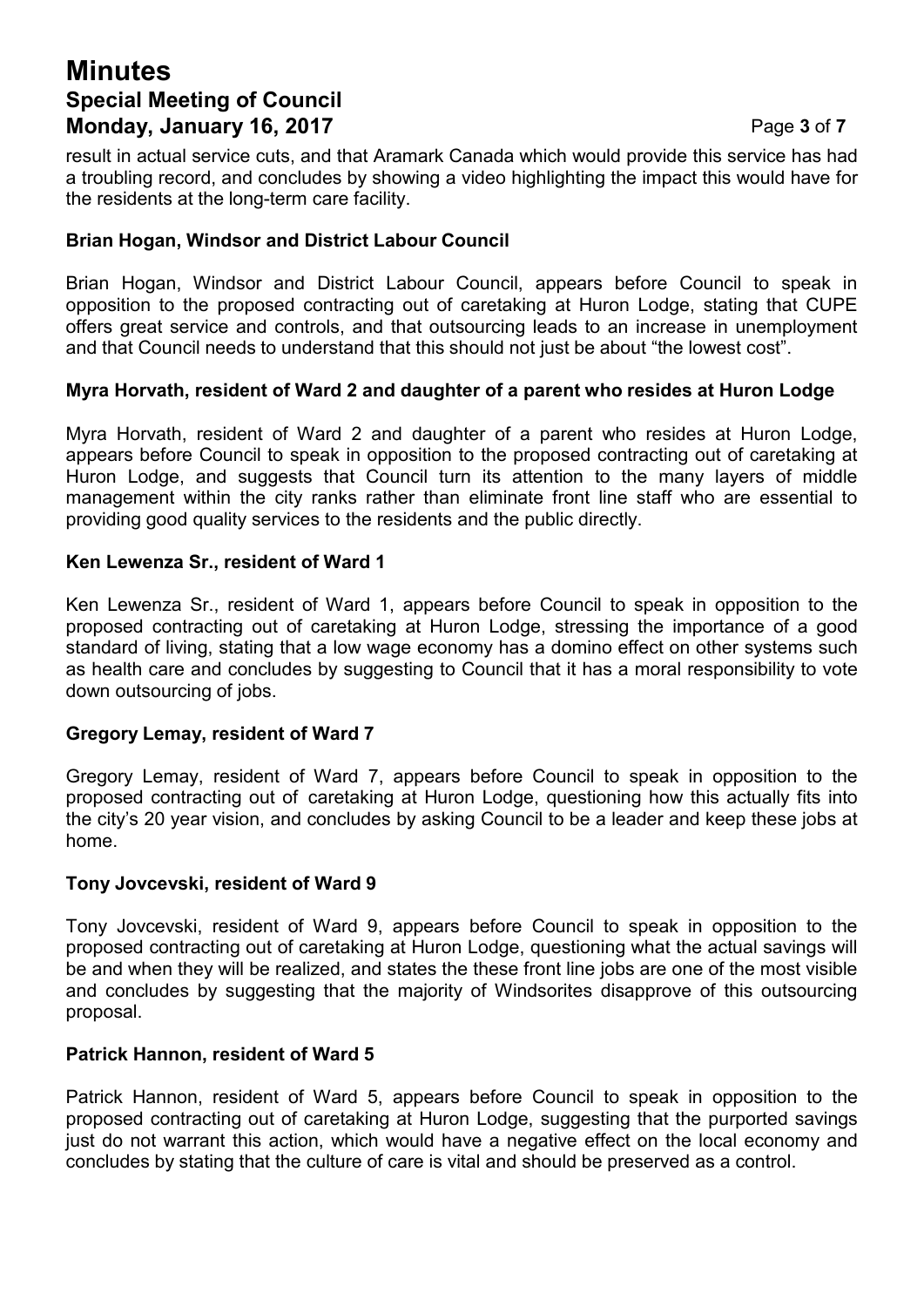## **Minutes Special Meeting of Council Monday, January 16, 2017 Page 4 of 7**

#### **Gloria Marion, resident of Ward 5**

Gloria Marion, resident of Ward 5, appears before Council to speak in opposition to the proposed contracting out of caretaking at Huron Lodge, stressing that public control and monitoring are so very important, and that Council should perhaps look at reducing the management ranks as opposed to the front line workers.

#### **Rob Kolody, President, CUPE Local 82**

Rob Kolody, President, CUPE Local 82, appears before Council and is available for questions regarding the proposed contracting out of caretaking at Huron Lodge.

#### **Mike Longmoore, resident of Ward 5**

Mike Longmoore, resident of Ward 5, appears before Council to speak in opposition to the proposed contracting out of caretaking at Huron Lodge, as he fears standards will not be met and the city would then be liable, and suggests that members of Council are using outsourcing simply to win elections, and concludes by asking members of Council to give this serious thought and to vote against outsourcing.

#### **Ken Lewenza Jr., representing Making Waves Windsor Essex**

Ken Lewenza Jr., representing Making Waves Windsor Essex, appears before Council to speak in opposition to the proposed contracting out of caretaking at Huron Lodge, reiterating the importance of investing in the people living in the community, and suggests that there needs to be a collective conversation on maintaining and building on community wealth, and concludes by warning that the race to the bottom is happening now and Council needs to realize it is not governing over a climate from ten years ago, as circumstances and the mood has changed.

Mayor Dilkens leaves the meeting at 8:58 o'clock p.m., and Councillor Elliott assumes the chair.

Mayor Dilkens returns to the meeting at 9:03 o'clock p.m., and Councillor Elliott returns to his seat at the Council table.

#### **CR50/2017 AMENDED BY CR181/2017 ADOPTED MARCH 27, 2017**

Moved by: Councillor Payne Seconded by: Councillor Francis

Decision Number: CR50/2017

THAT**,** in adherence with Council's fiscal mandate of providing municipal services in the most economical manner, Council **PROCEED** with the contracting out of caretaking at Huron Lodge; and,

THAT Council **DIRECT** Administration to achieve the outsourcing by way of Administration's recommended Option B (Direct Administration to outsource caretaking at Huron Lodge) as described in the report of the Senior Manager, Facilities dated January 6, 2017 entitled "Contracting Out: Huron Lodge Long-Term Care Caretaking (Janitorial) Services" as follows: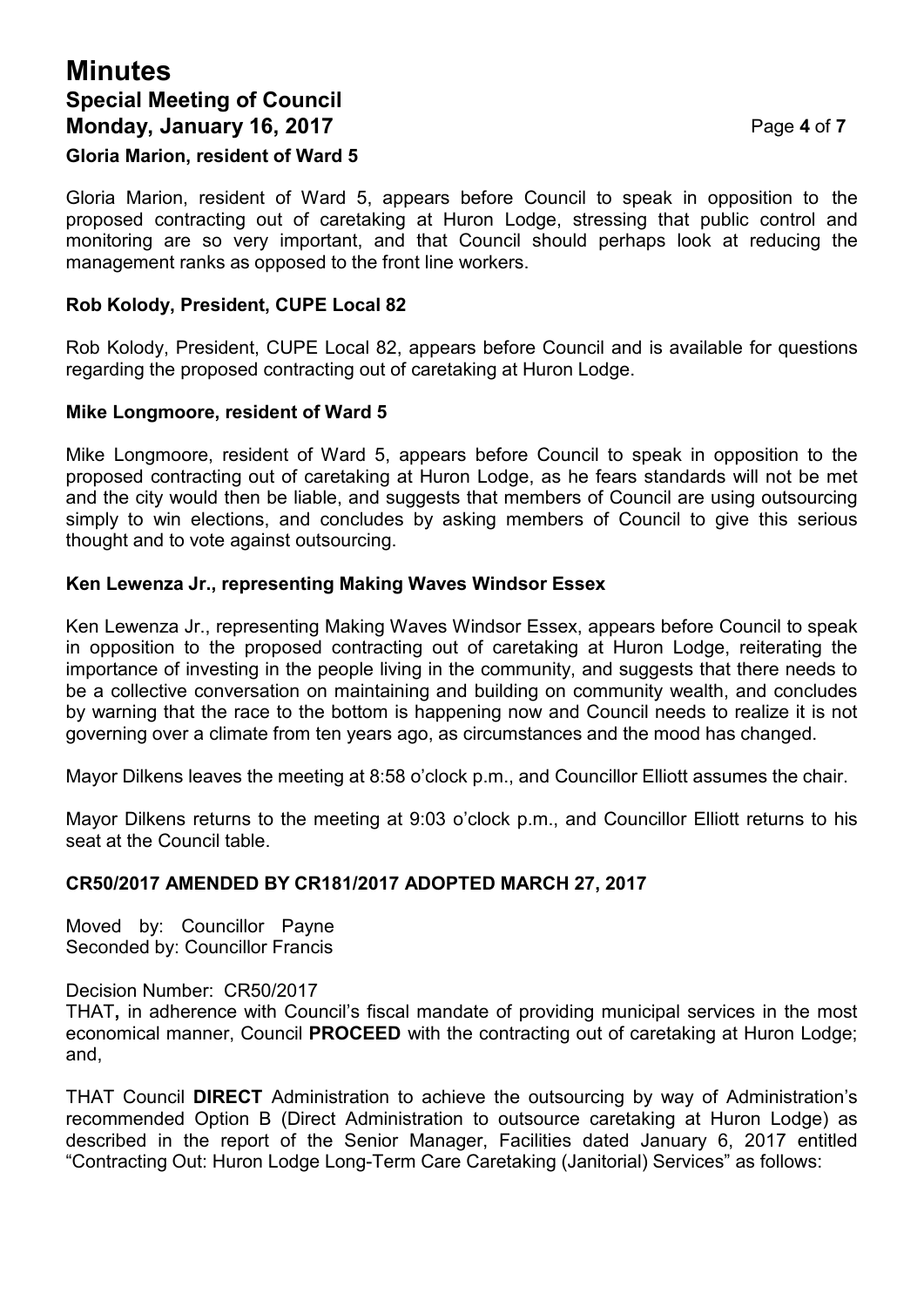## **Minutes Special Meeting of Council Monday, January 16, 2017 Page 5** of 7

- 
- I. THAT Council **AUTHORIZE** Administration to enter into an agreement with Aramark Canada Ltd. for Caretaking (Janitorial) Services at Huron Lodge Long-Term Care Home in the amount of \$1,199,253.64 per year, inclusive of non-recoverable HST; and,
- II. THAT the Chief Administrative Officer and the City Clerk **BE AUTHORIZED** to sign the agreement, satisfactory in form to the City Solicitor, in technical content to the City Engineer and Executive Director of Huron Lodge, and in financial content to the City Treasurer, and
- III. THAT Council **APPROVE** the elimination of fourteen (14) Regular Full Time and eighteen (18) Regular Part Time General Caretaker HL (Job Code 543181) positions; one (1) Regular Full Time Storekeeper and one (1) Regular Part Time Storekeeper (Job Code 543186) positions; and one (1) General Staff (Job Code 543197) position; and
- IV. THAT administration **BE AUTHORIZED** to enter into discussions with CUPE Local 543 to attempt to enter into an agreement to move employees affected by the elimination of positions to the classification of Caretaker (Job Code 543085); and
- V. THAT Council **APPROVE** one-time transitional funding from the Budget Stabilization Reserve estimated at approximately \$1.9 million (subject to the actual attrition rate) to maintain ten (10) Regular Full Time Caretaker (Job Code 543085) over complement positions to facilitate the continued employment of Regular Full Time employees affected by the elimination of positions at Huron Lodge, by redeploying these employees to those Caretaker (Job Code 543085) positions; and,
- VI. THAT Council **APPROVE** the over complement placement of six (6) Regular Part Time Caretaker (Job Code 543085) positions to facilitate the continued employment of Regular Part Time employees affected by the elimination of positions at Huron Lodge, by redeploying them to the RPT Caretaker (Job Code 543085) positions within the existing Regular Part Time Caretaker hours and budgets; and further,

THAT should an agreement not be reached with the Union relative to transfer the affected employees THAT Resolutions V & VI noted above **BE REMOVED** and **REPLACED** by the following:

- V. THAT Administration **BE AUTHORIZED** to issue layoff notices to employees affected by the elimination of positions if required; and,
- VI. THAT Council **APPROVE** the addition of ten (10) Regular Full Time Caretaker (Job Code 543085) positions to the staff establishment; and,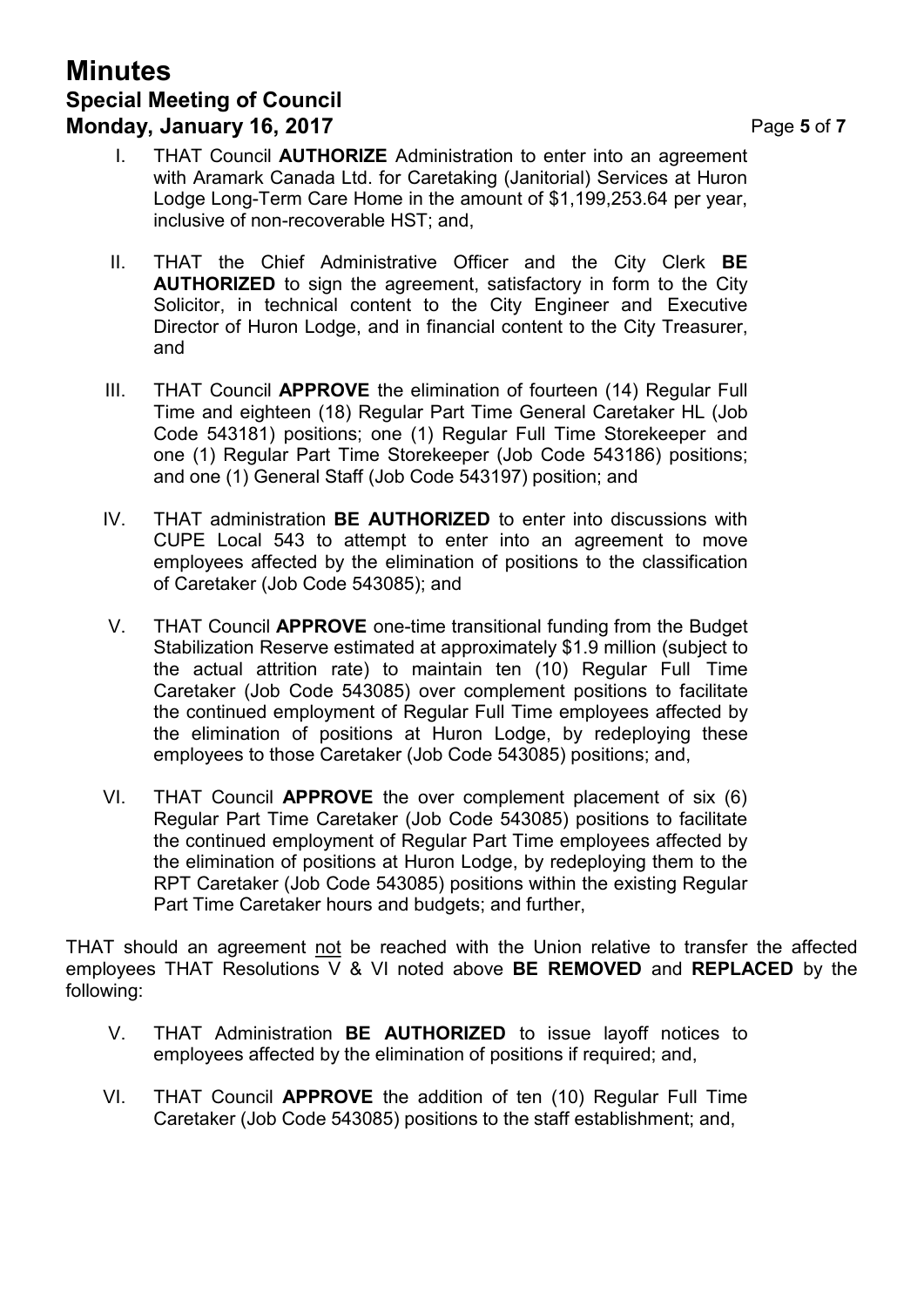## **Minutes Special Meeting of Council Monday, January 16, 2017 Page 6** of 7

- VII. THAT Council **APPROVE** the addition of six (6) Regular Part Time Caretaker (Job Code 543085) positions to the staff establishment; and further,
- VIII. THAT Council **APPROVE** one-time transitional funding from the Budget Stabilization Reserve Fund estimated at \$1.9 million (subject to the actual attrition rate) to fund the 10 RFT positions , and that the funding for the 6 RPT position be drawn from a reduction to the existing RPT budget; and
- IX. THAT Council **APPROVE** the addition of the noted positions above, with the understanding that future elimination of the over-complement caretaking positions will be achieved through attrition, as outlined in the transition plan/retirement analysis presented in Report C188/2016; and further,

THAT it **BE STIPULATED** that the successful proponent will not sub-contract any portion of the work.

Carried.

At the request of Councillor Marra, a recorded vote is taken.

Aye votes: Councillors Payne, Francis, Borrelli, Gignac, Sleiman and Mayor Dilkens. Nay votes: Councillors Marra, Elliott, Holt, Kusmierczyk and Bortolin. Absent: None. Abstain: None.

> Report Number: C 3/2017 Clerk's File: AS/12461 6.1

#### **7. REGULAR BUSINESS ITEMS**

None.

#### **8. BY-LAWS (First and Second Readings)**

Moved by: Councillor Kusmierczyk Seconded by: Councillor Marra

That the following By-law No. 16-2017 be introduced and read a first and second time:

**16-2017** A BY-LAW TO CONFIRM PROCEEDINGS OF THE COUNCIL OF THE CORPORATION OF THE CITY OF WINDSOR AT ITS SPECIAL MEETING HELD ON THE SIXTEENTH DAY OF JANUARY, 2017 Carried.